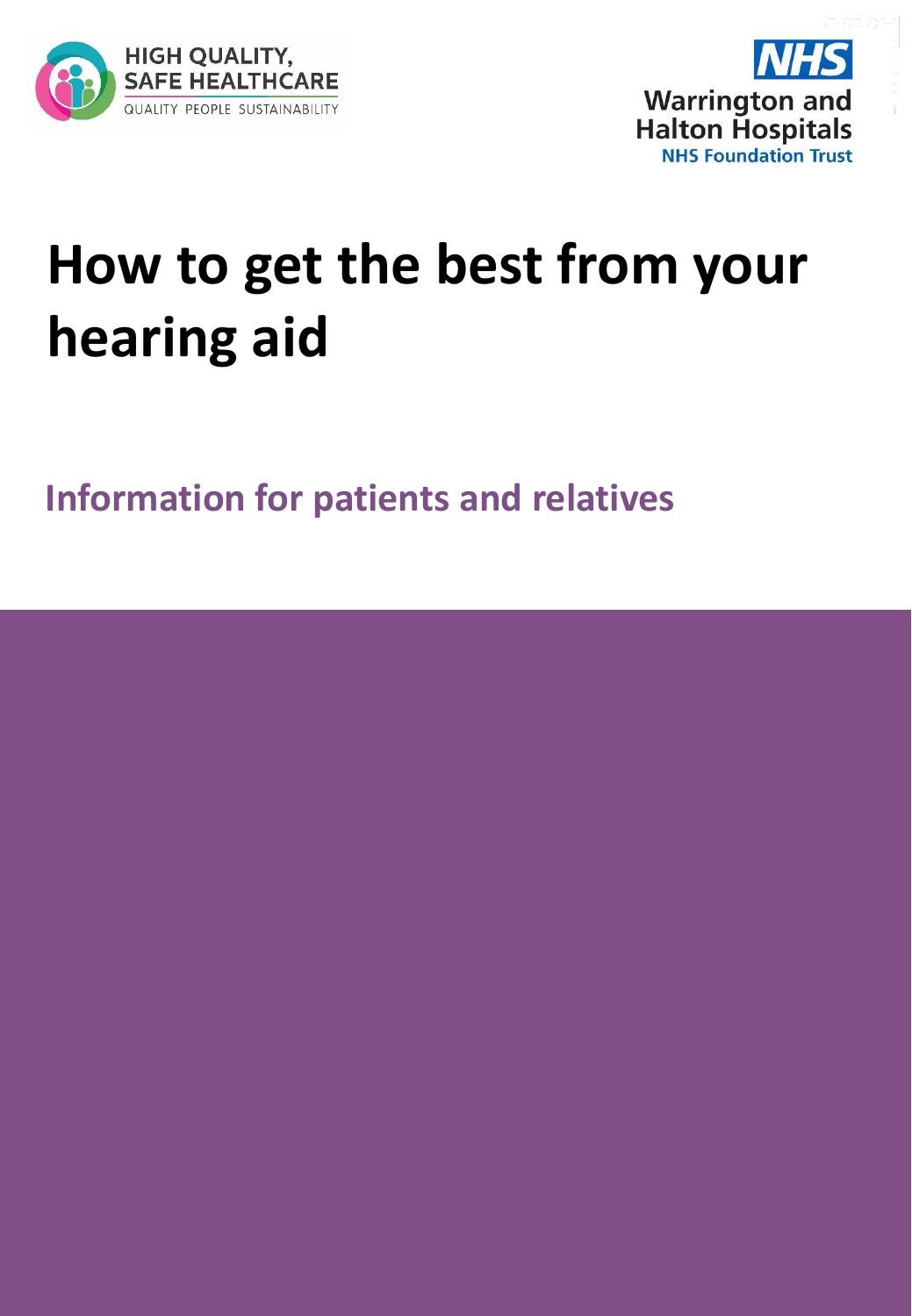## Introduction

We hope you are happy with your new hearing aid(s). At the fitting appointment your Audiologist will have instructed you on how to use, care for and get used to your hearing aid. This booklet aims to refresh and build on the information covered during your hearing aid fitting.

## What does the NHS provide?

Your hearing aid is provided free on loan. It is yours for as long as you need it, but it remains NHS property.

The batteries for your hearing aid will be supplied to you free of charge. A member of the Audiology team will explain how to get new batteries when you need them.

Please look after your hearing aid. The Audiology Department will repair or replace it free of charge if it goes wrong. However, there may be a charge if it is lost or damaged through misuse.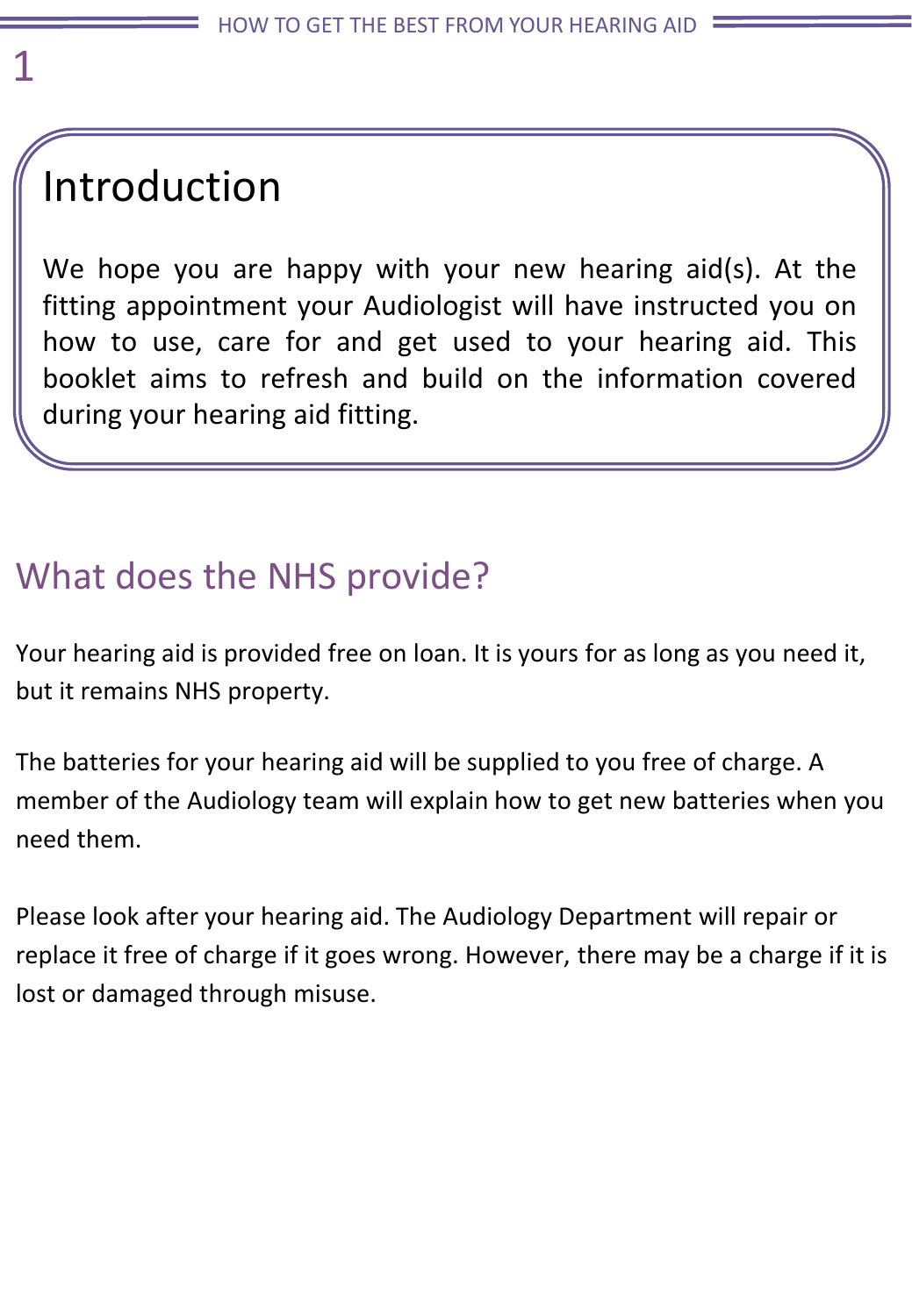### Getting used to the hearing aid

The following are common things you may notice when first wearing your hearing aid:

**My own voice sounds strange** - your ear is now blocked with your earpiece. This creates an occlusion which can make your voice sound hollow, like an echo. As you get used to your hearing aid, this effect should gradually fade.

**It sounds tinny** – Hearing loss often affects our hearing of high-pitched sounds. Therefore hearing aids often amplify high- pitched sounds more so than anything else. Although these high pitches can sound tinny initially they will improve the clarity of speech.

**Background sounds are loud** - You will be able to hear lots of background sounds that you may not have heard for a long time. Your brain will initially be very aware of these sounds. The more you wear your hearing aid and expose your brain to these sounds, it will be less noticeable.

A person with normal hearing will also hear these sounds but their brain is able to ignore them as they hear them every day. Providing you wear your hearing aid regularly, you will get used to background sounds and pay less attention to them.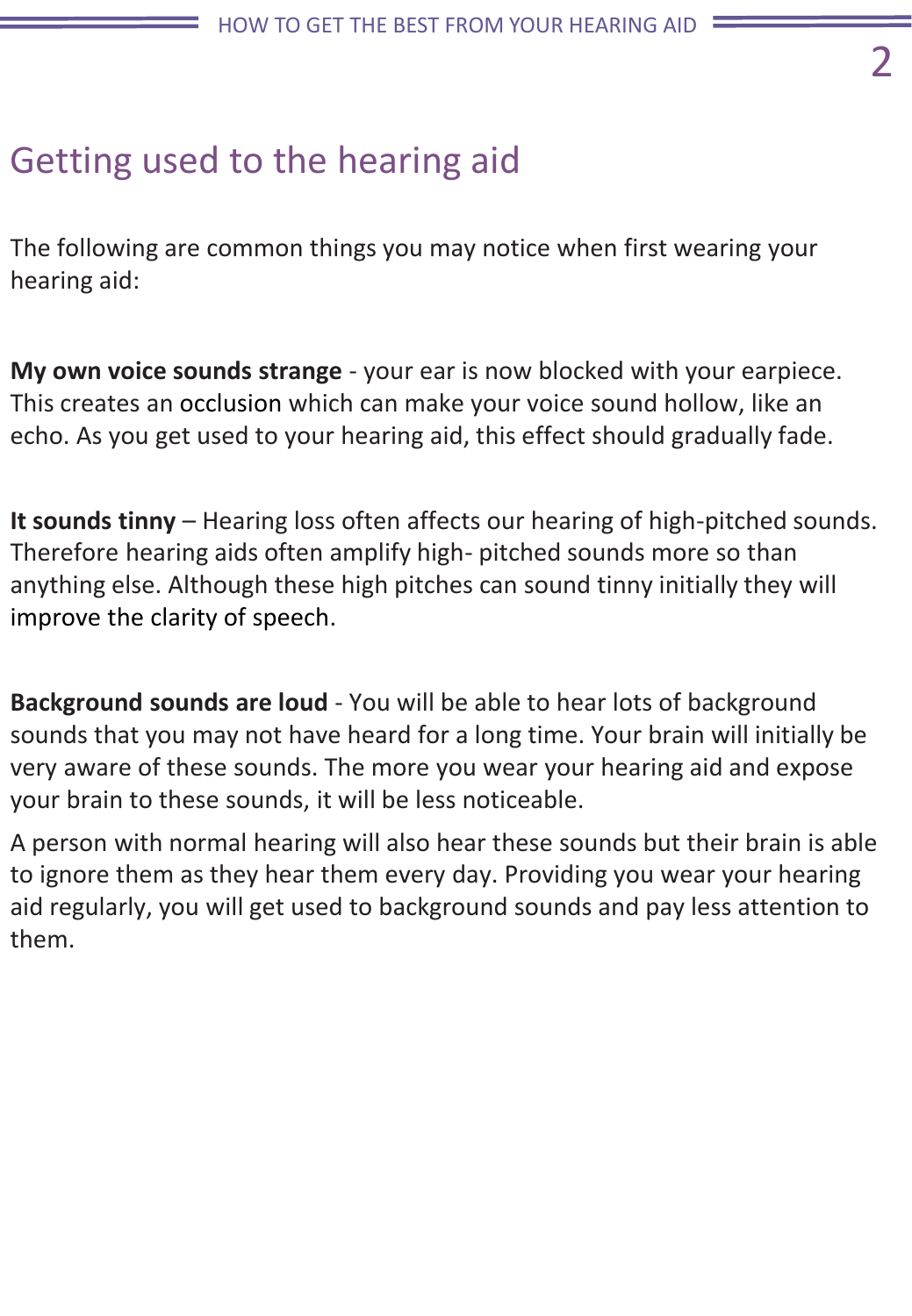## Acclimatisation

Acclimatisation is the process in which your brain gets used to the sound of your hearing aid. The more you expose your brain to hearing with your hearing aid the quicker you will get used to it. Sounds like the kettle boiling, the toilet flushing, the fridge humming and paper rustling may sound very loud initially. Your brain may not have heard these sounds at this level for a long time. It will need to re-learn what's important and what's not before being able to ignore these sorts of sounds.

You can build up the use of your hearing aid gradually. On the first day, wear it for at least an hour in a quiet situation, for example at home. Gradually increase the length of time you wear your aid each day and begin to wear it in noisier situations. Eventually you will build up use until you are able to put your hearing aid in in the morning and leave it in until you go to bed at night.

You will gain the most benefit from your hearing aid when you are wearing it all day.

It is likely to take patience and perseverance on your part when getting used to your hearing aid. If you stop wearing your hearing aid regularly it is likely to seem strange again when you put it back in.

So don't give up, stay positive and try to persevere. Once you adjust to the sound of your hearing aid you will receive the full benefit of it.

## Hearing aids have both benefits and limitations

Your hearing aid aims to help improve your understanding of speech and your ability to hear everyday sounds. Your hearing aid will not give you perfect hearing; it is purely an aid helping you to make the most of the hearing you have.

Remember to be realistic about what your hearing aid can do. There may still be some situations where you have difficulty such as in noisy/crowded places. This situation is also difficult for people with normal hearing as background sounds will overpower speech. Make use of communication strategies, as discussed on the next page.

#### 3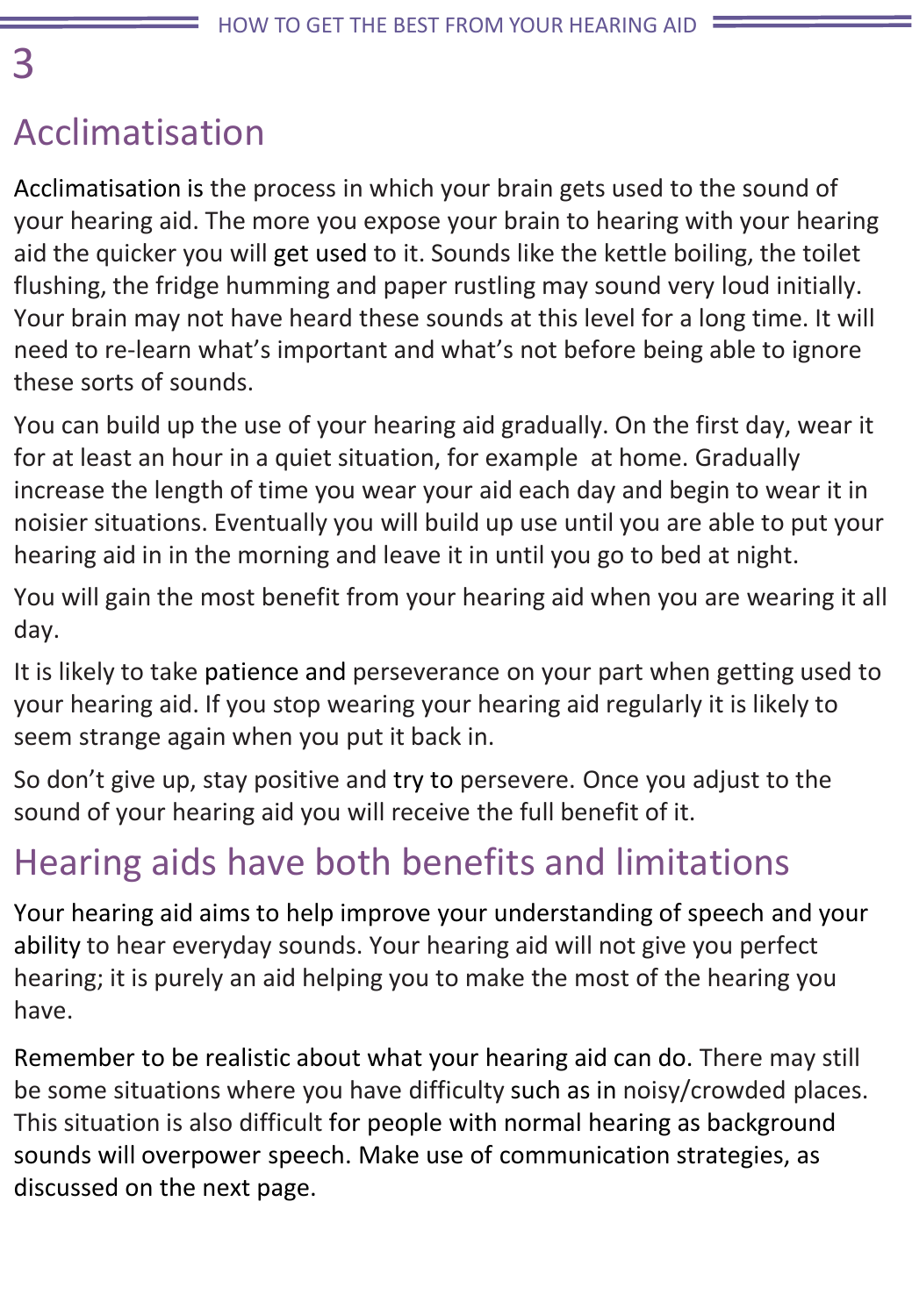### Communication Tactics

#### Help Yourself

| <b>Be Open</b> | Tell people about your hearing loss. Ask them to get your |
|----------------|-----------------------------------------------------------|
|                | attention before speaking.                                |
|                |                                                           |

- Watch for facial expressions, lip patterns and hand gestures. These all give clues to the conversation. **Be Observant**
- Don't be afraid to ask the speaker to repeat themselves. **Be Positive**

#### Hints and tips for friends and family

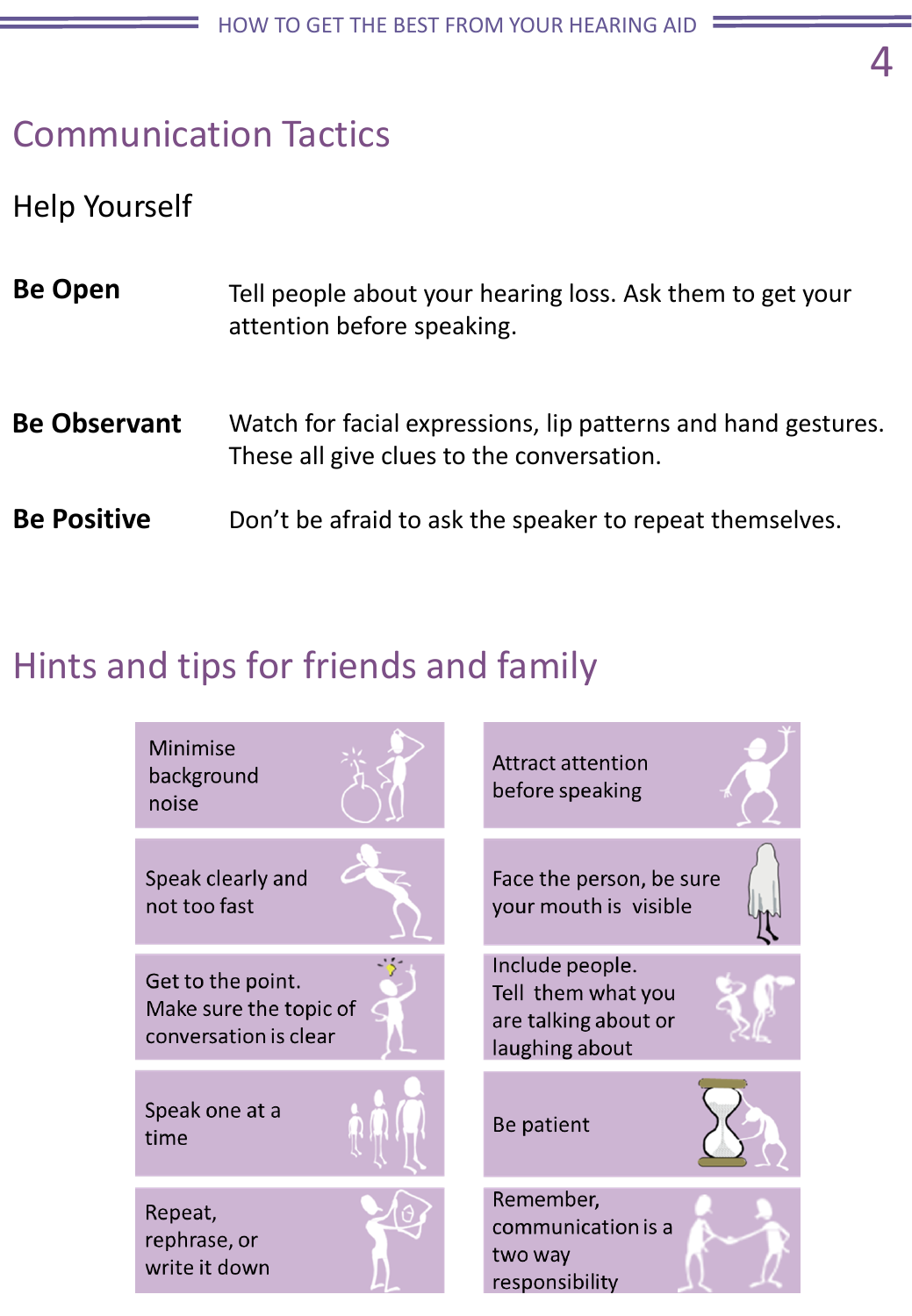## The Environment

Make sure the speakers face is well lit. **Lighting**

Soft furnishings reduce echo, for example using table cloths and mats can reduce cutlery/crockery noise. **Furnishings**

#### **Position**

5

- Always try to minimise background noise;
- Sit with your back to a wall in a noisy restaurant,
- Turn off radio/television
	- The ideal distance is 3-6 feet. Your hearing aid only has a small microphone, so the closer you are to the sound you are listening to, the better.

## The Telephone

Leave your hearing aid in place on the setting that you would use to pick up ordinary everyday sounds. Rather than holding the telephone to the opening of your ear, you will need to hold it close to the top of your hearing aid, where the microphones are located (as shown in the picture).

If you are experiencing feedback, you may be holding the phone too close to the hearing aid. You will need to experiment to find a position that suits you best. If possible, get a family member or friend to ring you so you have time to experiment and practice.



If you continue to struggle to hear on the phone despite following this advice you may benefit form using a hands-free, or loudspeaker function on your telephone. Alternately you can get further advice from your Audiologist. **Please contact us to arrange an appointment on:**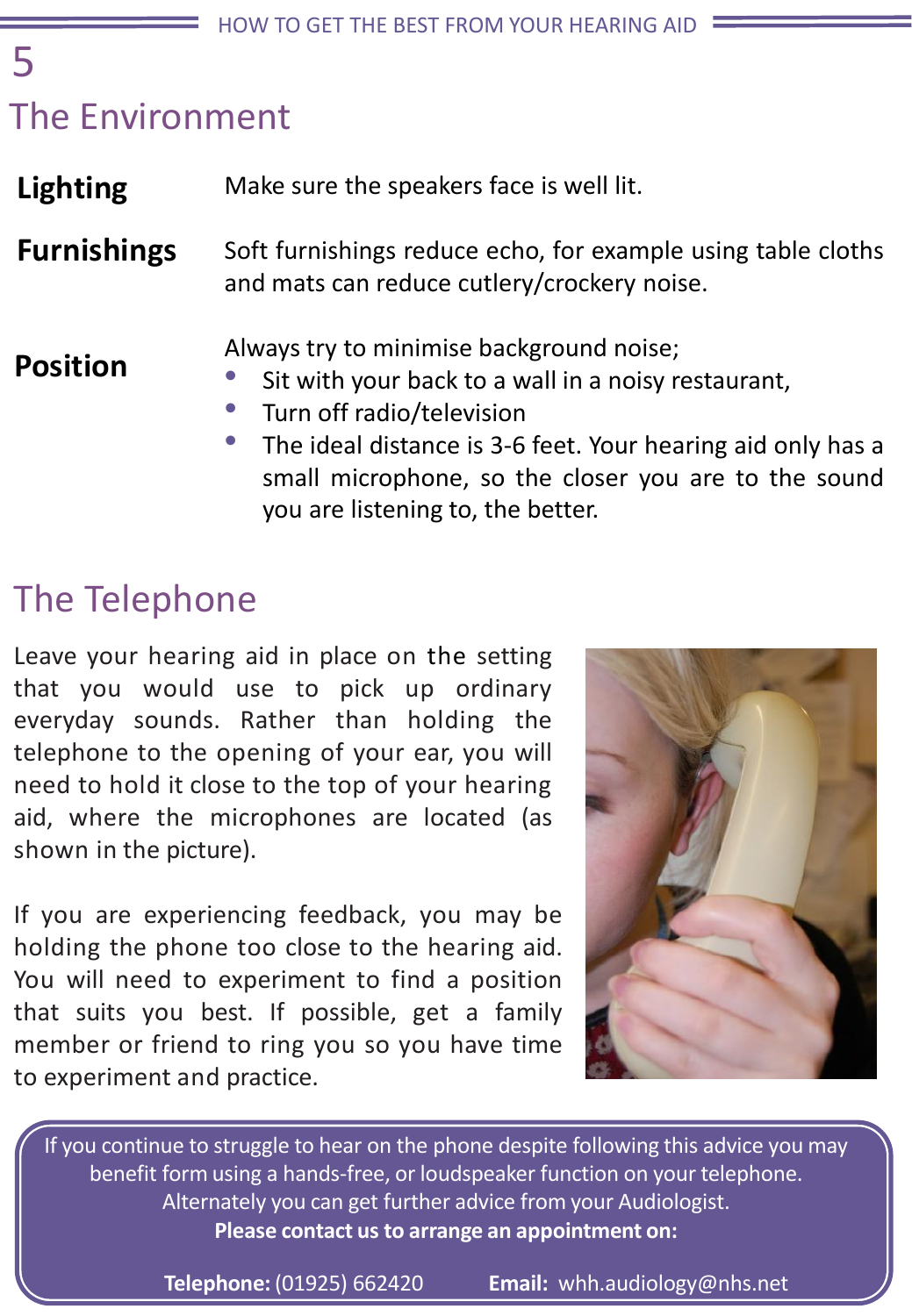### Your hearing aid set up

Your hearing aid will either have an ear mould or a thin tube delivering sound into your ear. This is determined by the level and type of your hearing loss and by your manual dexterity.

> **Behind-the-ear (BTE) hearing aids with an ear mould** This is the most common arrangement. The ear mould is custom made to fit in your ear.

**Behind-the-ear (BTE) hearing aids with an open fitting** This arrangement is suitable for milder hearing losses*.*

Your Audiologist will have set your hearing aid to suit your hearing loss and your hearing needs. Sometimes hearing aids are set to be completely automatic and sometimes they are set with different programmes and/or volume control which you can change yourself.

You will have been provided with an instruction booklet from your hearing aid manufacturer. Please refer to this for more detailed information on how to use these controls. Hearing aids are often set as automatic to begin with. If you would like to have controls added to your hearing aid, please tell your Audiologist.

## Loop System

Loop systems are found in public places including the bank, post office, church, theatre and cinema. They are designed to help you hear the speaker more clearly. It transfers sound directly to the hearing aid, cutting out most background noise.

Please check with the Audiologist whether your hearing aid is compatible with the loop system.





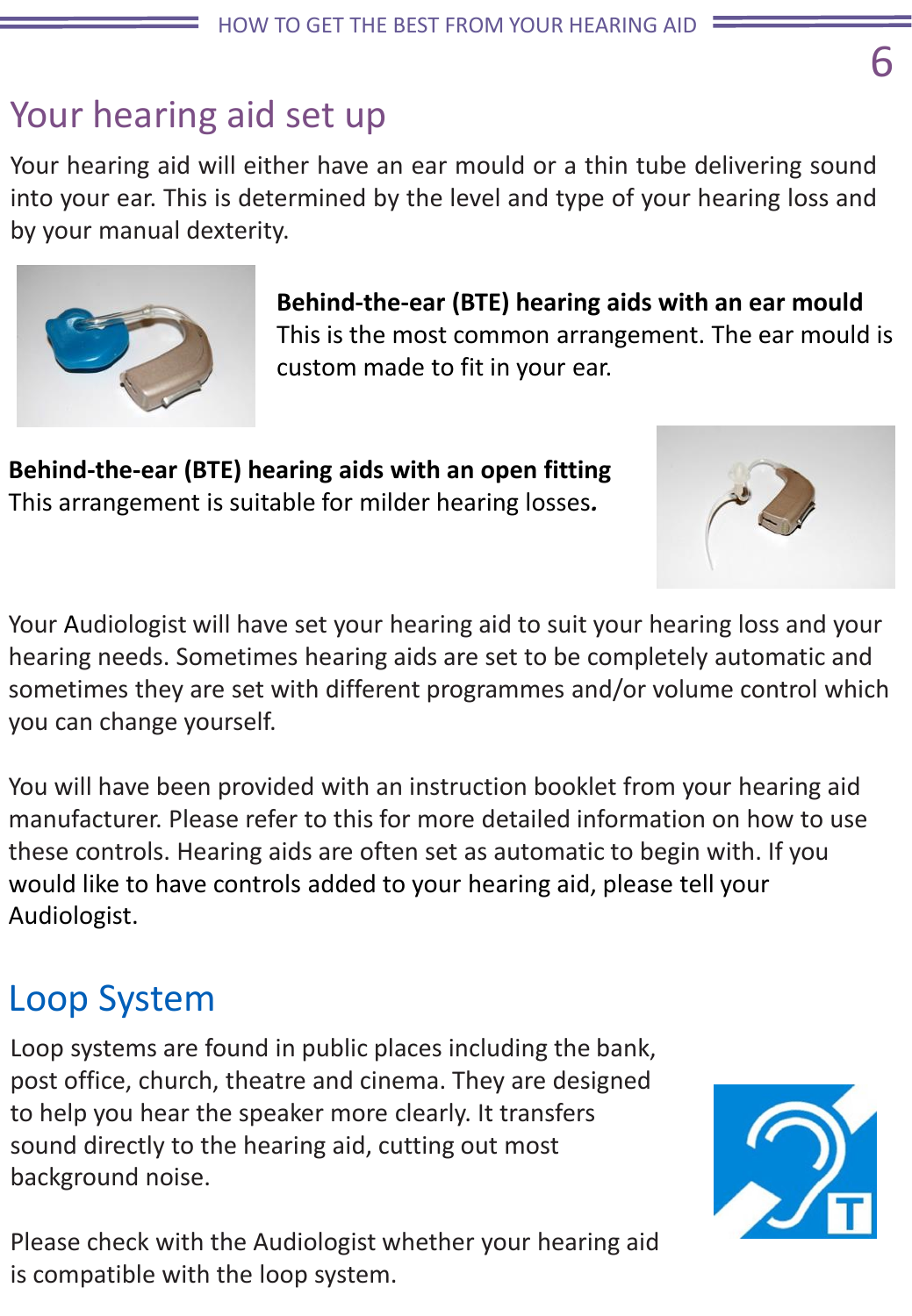## Putting your hearing aid on (with an ear mould)

It is important to get the ear mould in your ear properly. Your audiologist should show you how to do this and practice with you in the clinic, but it will take more practice at home before you are an expert.



7

Hold the ear mould at the back with your index finger and thumb, as shown in the picture.

Pull it back past your ear.

Generally the right hand should be used to insert a right hearing aid and the left hand to insert a left hearing aid.



Insert the bottom process into your ear canal and the top process under the fold of skin located above.



Push the part of the mould you have been holding into your ear, as shown in the picture.

It may help to use your other hand to gently pull down on your ear lobe.



Tuck the hearing aid behind your ear to achieve a correctly fitted ear mould and hearing aid.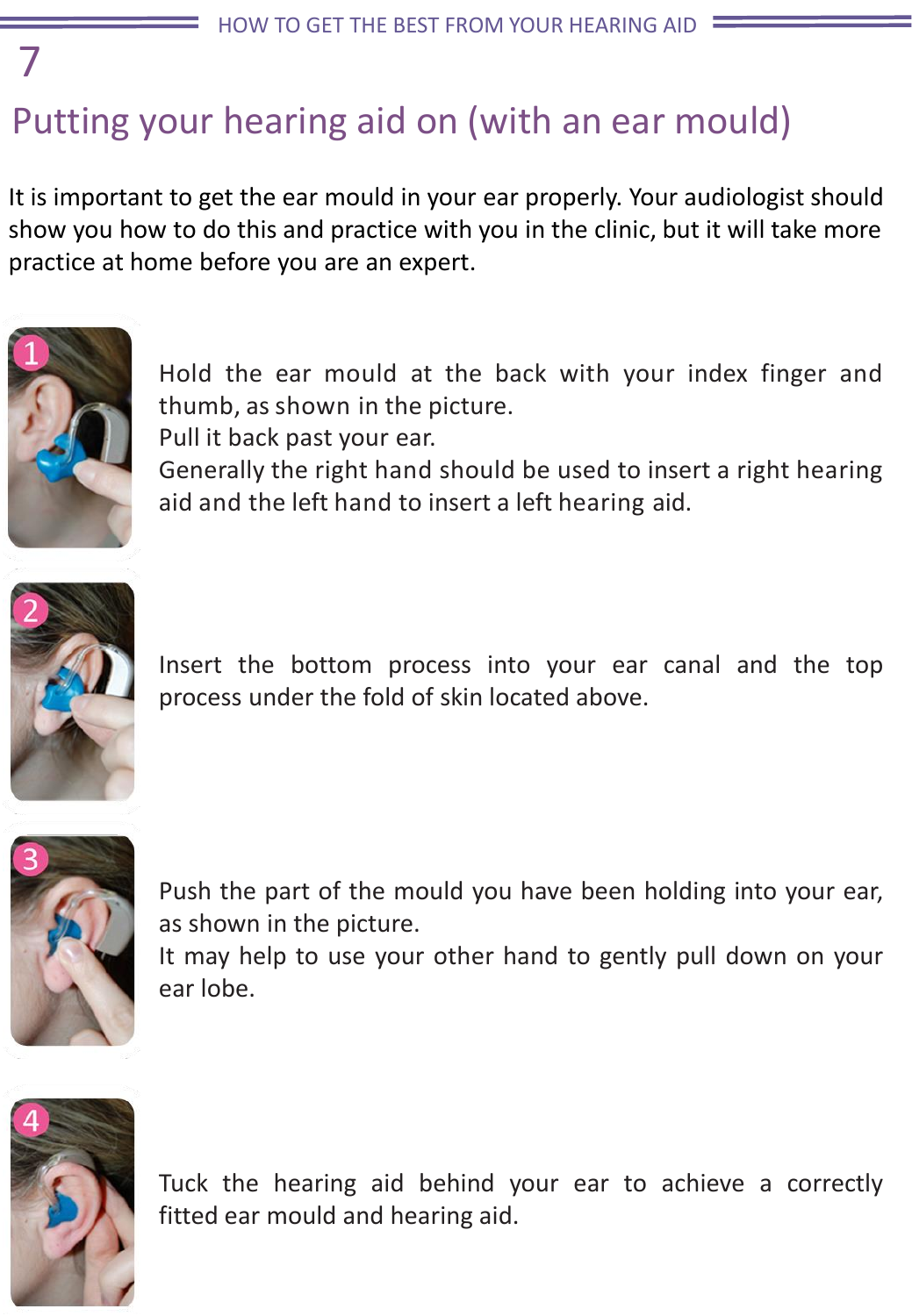## Putting your hearing aid on (with a thin tube)



Start by placing your hearing aid behind your ear.



Get a hold of the bend of the tube and hold it between your thumb and index finger.



You will be directing the dome of the hearing aid towards the ear canal.

Gently push the dome into the ear canal until the tube of the hearing aid sits close to the side of your head.

If the tube is not sitting close to your head you have not pushed the dome in far enough.



Finally, if your tube has an ear grip attached, you will need to push the ear grip into the bowl of your ear.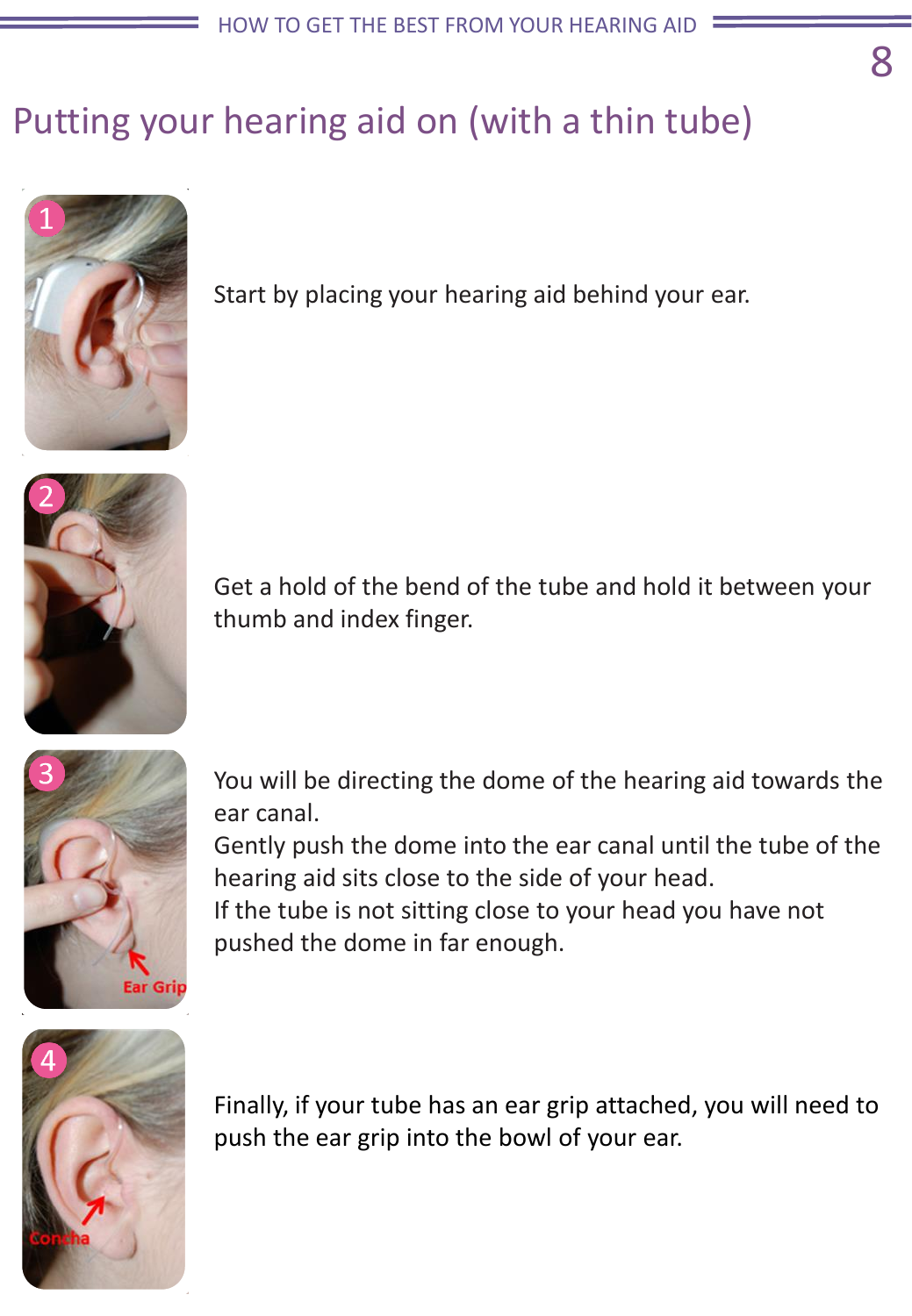#### 9

### Batteries

Your Audiologist will tell you how to get new batteries. Your hearing aid will use a particular type of battery and this information will be written down in your hearing aid service book.

How long they last will depend on what type of hearing aid you have and how much of the time you use it. Most hearing aids beep 4 times once a minute to let you know the battery is getting low.

Each hearing aid battery should last between 7 and 10 days (depending on how often it is used). You will have been provided with a full packet of batteries at your hearing aid fitting.

Batteries are currently free of charge and can be collected on presentation of your brown battery book at the Audiology reception in Warrington Hospital and at the General Office in Halton Hospital.

| NATIONAL HEALTH SERVICE<br><b>HEARING AID AND BATTERY ISSUING</b><br><b>RECORD BOOK</b><br>This record book must be produced when new batteries are required or when<br>servicing to your hearing aid is necessary.                                                                                                             |  |  |
|---------------------------------------------------------------------------------------------------------------------------------------------------------------------------------------------------------------------------------------------------------------------------------------------------------------------------------|--|--|
| <b>IF FOUND PLEASE RETURN TO:</b><br><b>Patients Name &amp; Address</b>                                                                                                                                                                                                                                                         |  |  |
| Your hearing aid is valuable National Health Service (NHS) property. Please take care of it. If for any reason<br>the aid is no longer required, it should be returned together with this book as soon as possible to the NHS<br>hearing aid centre shown overleafor to an alternative NHS hearing and centre which is nearyou. |  |  |

Batteries are also available at a number of local health centres and GP Practices, to make it easier for you to collect them. There is a list of the local centres available on request.

You do not need to go in person. Someone else can collect them for you, as long as they have your record book. We also have a postal service for batteries; send in your brown service book to the Audiology Department at Warrington hospital, and enclose stamps for return post.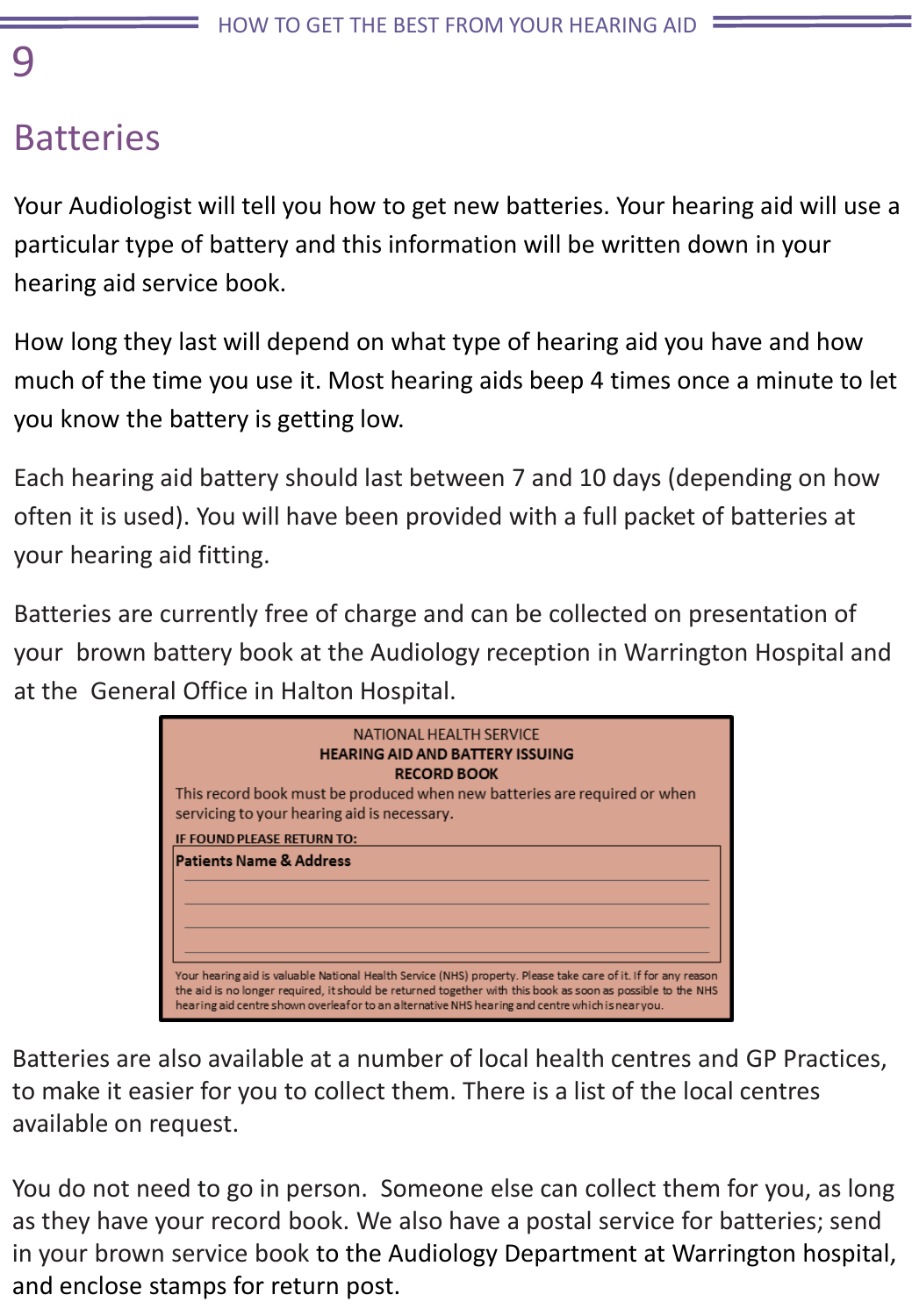## Changing the batteries

When you change the battery, remember to remove the sticky tab from the fresh one and make sure that it goes in the battery compartment the right way round (match the '+' on the battery with the '+' on the battery compartment).

If the battery compartment sticks when you try to close it, don't force it - the battery is probably the wrong way round and you need to check.



**If the battery Is inserted the wrong way up, the hearing aid will not work and may become damaged.**

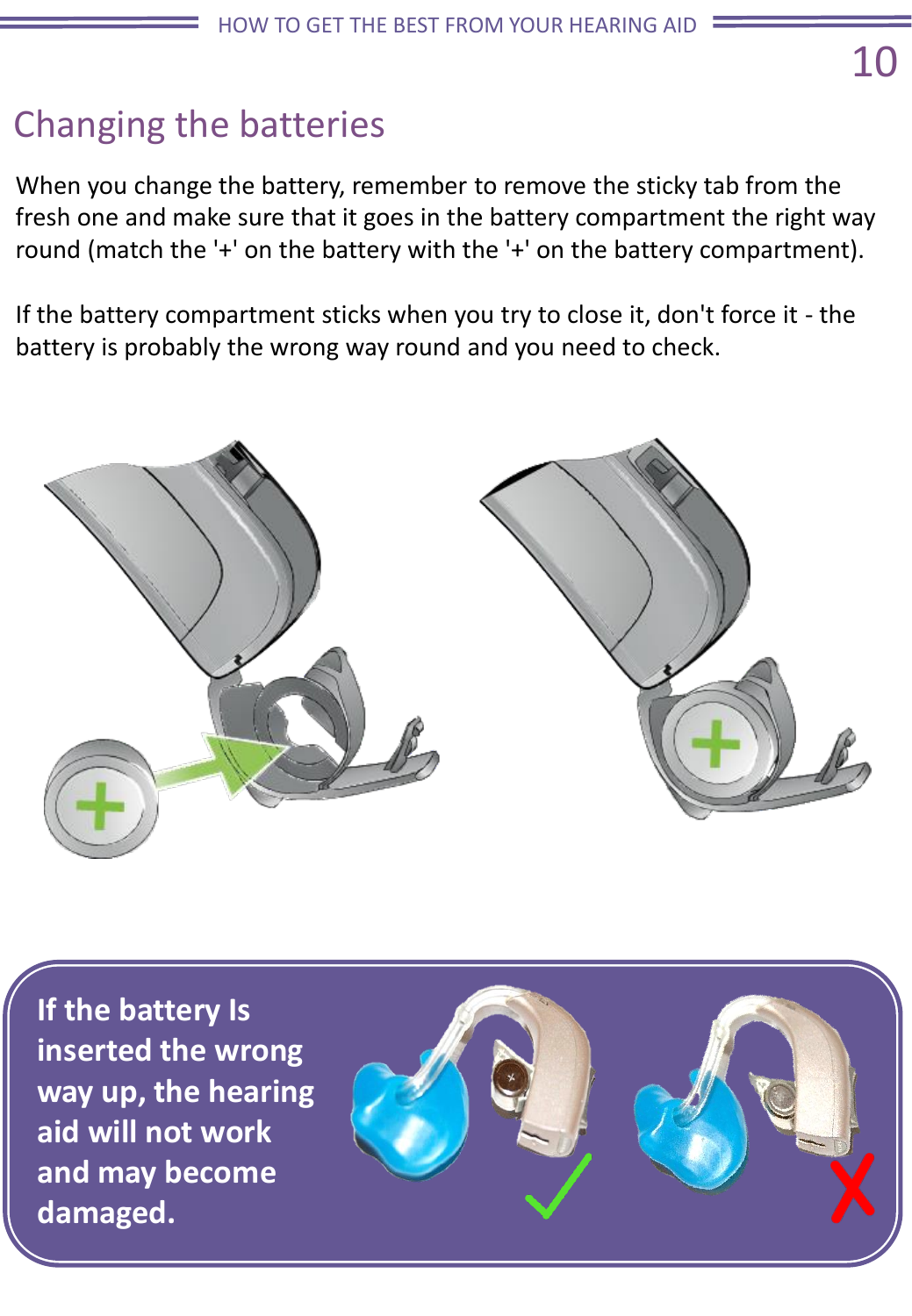# 11

## Ear mould

#### **Daily Care**

Your ear mould must be kept clean to avoid wax build up. Wipe the ear mould with a damp cloth or wet wipe on a daily basis. Check for any blockages in the tubing.



Pull the soft tube gently away from the harder plastic hook of your hearing aid.



Wash the mould and soft tube in warm soapy water.



Rinse the mould and soft tube thoroughly



Re-attach the soft tube to the hearing aid, making sure it is completely dry before you do so. We recommend that you wash your mould before going to bed and leave it in a safe place to dry overnight.

## **Thin tubes**

To clean your thin tube, wipe the dome with a wet wipe or wet flannel. If you think there may be a blockage in the tube, thread your cleaning wire through the tube.

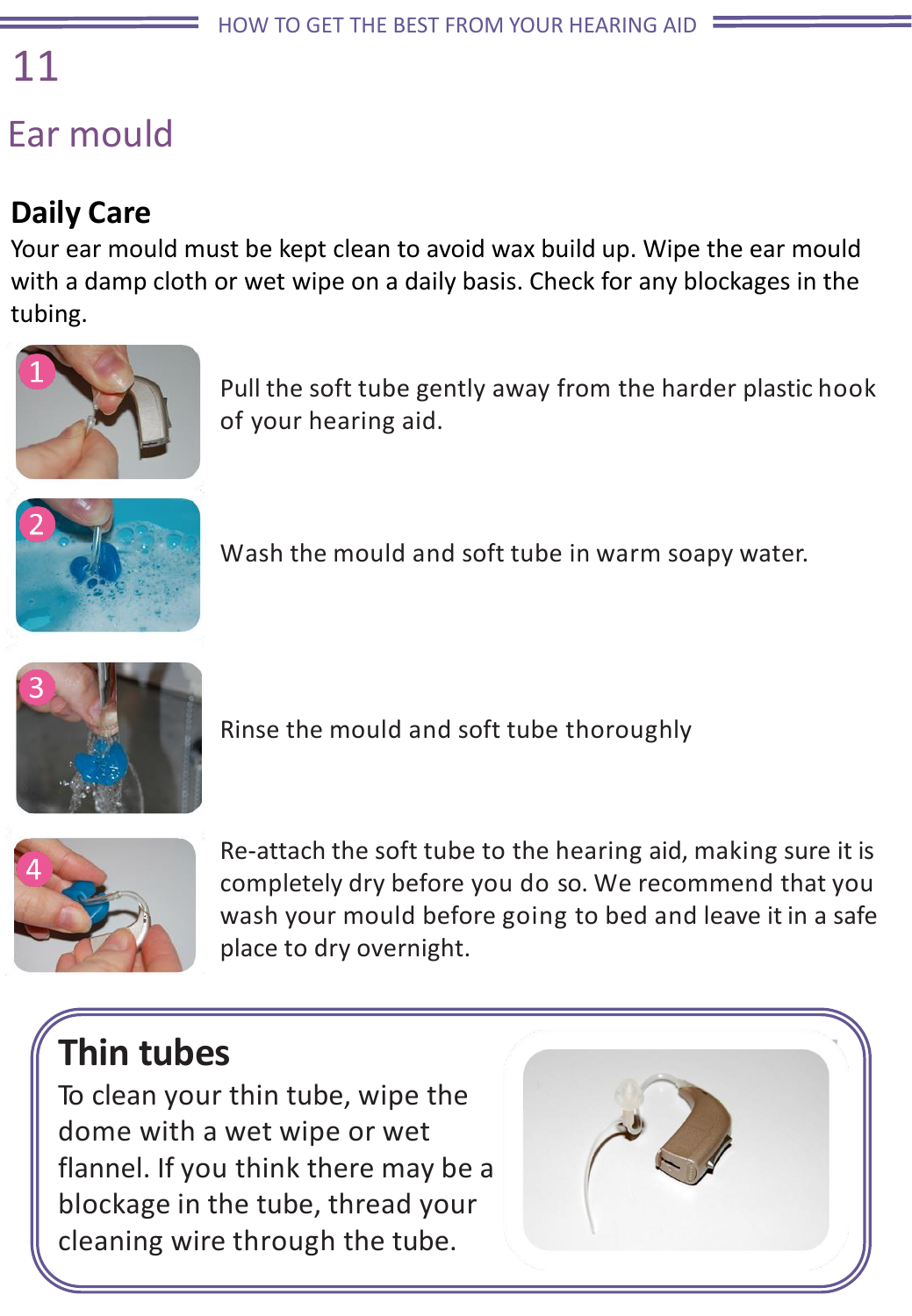## Servicing of Hearing Aids (not repairs)

The tube on your hearing aid will become hard and brittle over time. It will need to be replaced every 4 - 6 months. This can be done by your Audiologist.

It isimportant to have your hearing aid re- tubed regularly as it will improve the sound quality and prevent the tube from snapping/ breaking.

**There is no appointment necessary for this, which is available at the following locations:**



**Please ensure you bring your brown record book with you.**

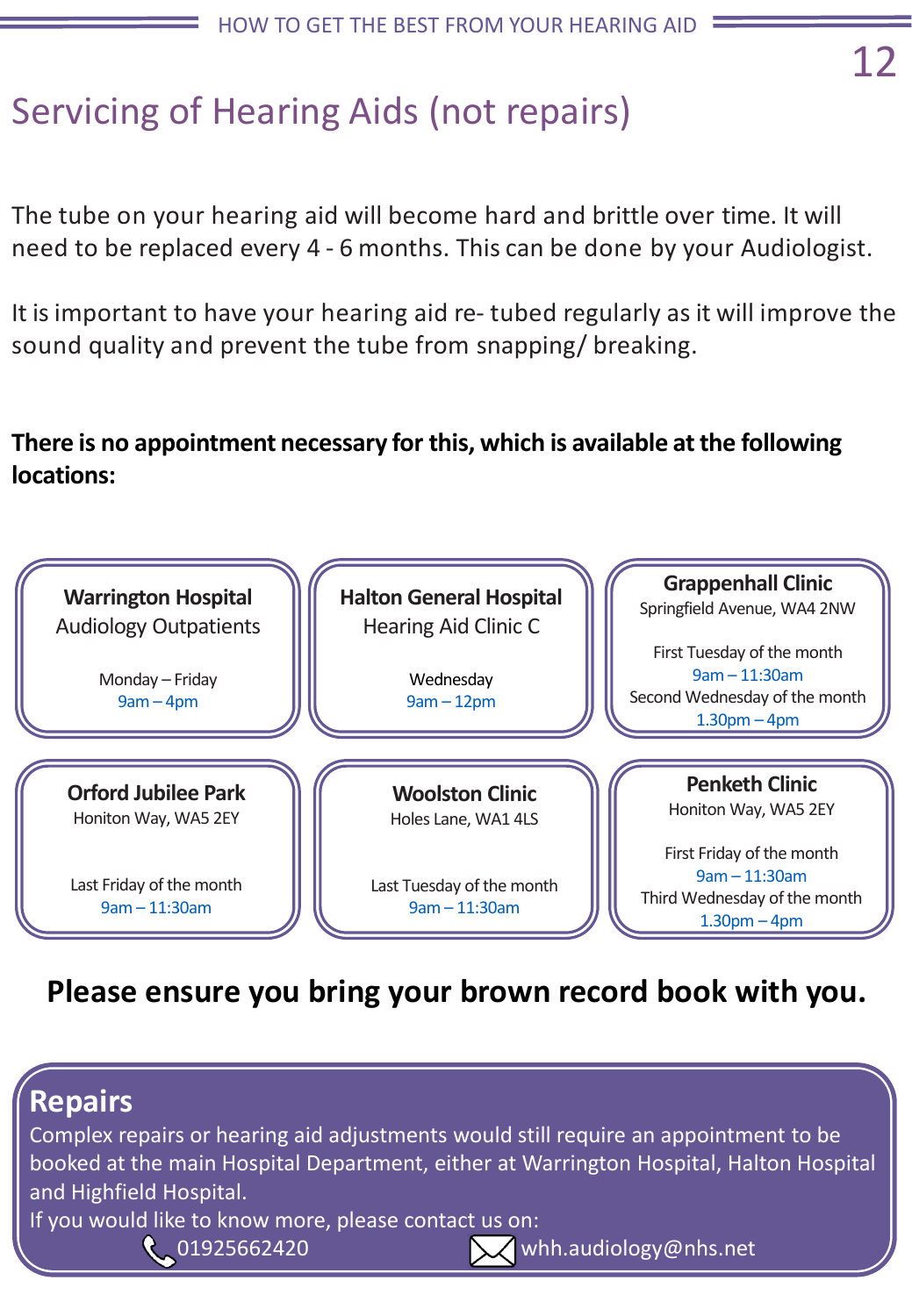## 13

## Assistive Listening Devices or Other equipment

A hearing aid can help you to hear many things in and around the house, but even then you may find that you have some remaining problems.

If you have difficulty hearing things such as: alarm clocks, telephones ringing, doorbells, babies crying, or smoke alarms, you can get alerting devices that have been designed to help.

These use flashing lights, pagers or vibrating pads to draw your attention to sounds. If you find it hard to listen to the television or to hear voices on the telephone, other equipment is available to help.

The equipment may be available through your Social Services department or organisation(s) providing services on their behalf, or may be purchased.

## If you would like to know more, **Please contact us on:**



01925662420



whh.audiology@nhs.net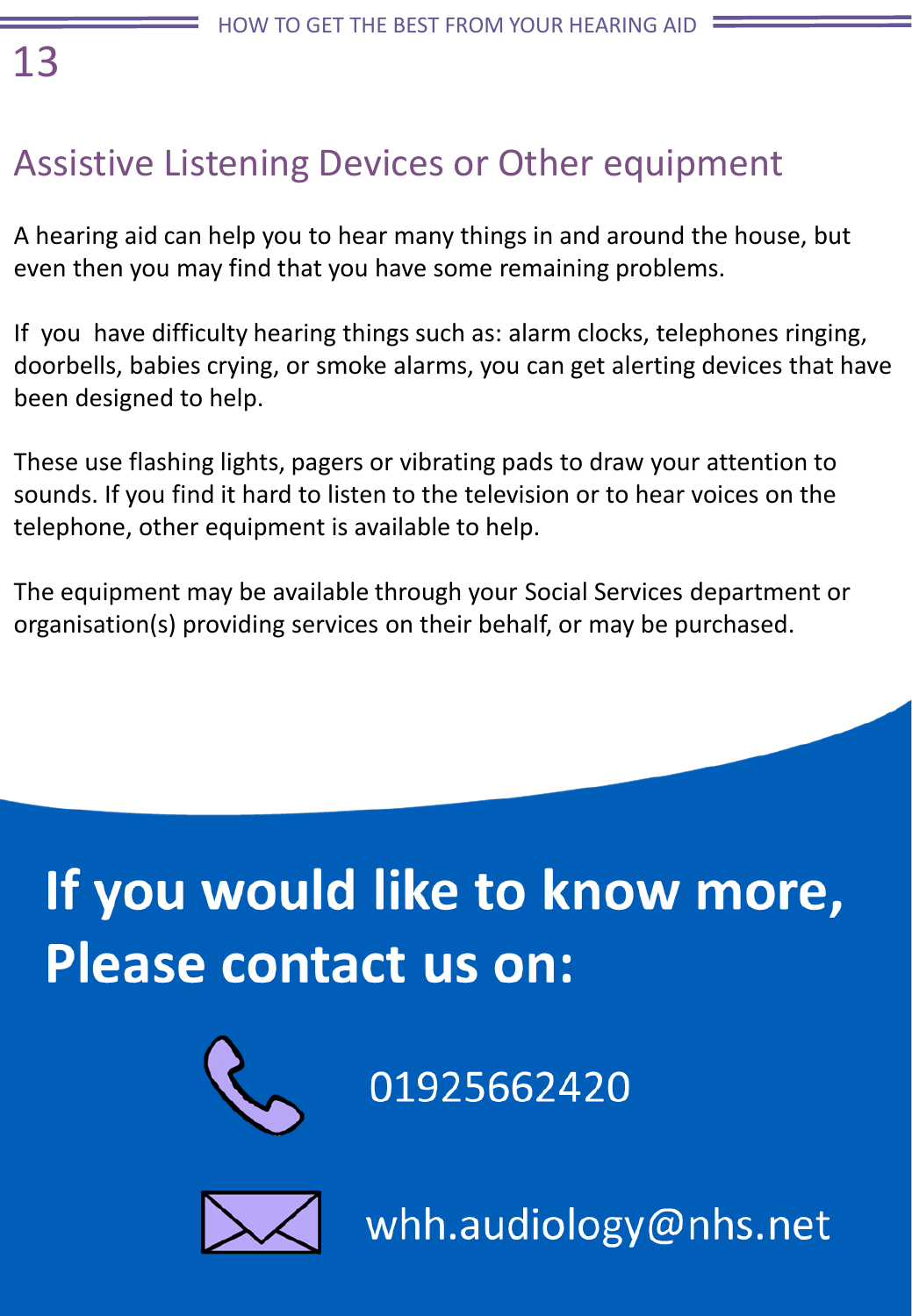#### Common questions

- Can I wear my hearing aid on a plane? **Q**
- It is perfectly safe to wear hearing aids (which do not use wireless technology) on a plane. If you have wireless hearing aids please refer to the instructions in your manufacturer's instruction booklet for switching your hearing aid to flight mode. If you are not sure if your hearing aids are wireless or not please ask your Audiologist. **A**
- Are there any places I shouldn't wear my hearing aid? **Q**
- Take your hearing aid out when having a bath/ shower or anywhere it is likely to get wet. We also recommend you take your hearing aid out to go to bed. **A**
- Can I wear my hearing aid in the hairdressers? **Q**
- Yes, but take it out if you think it will get wet or covered in hairspray/product. **A**
- Will wearing a hearing aid make my hearing worse when I take it out? **Q**
- No your hearing aid should never make your natural hearing any worse. If you find your natural hearing appears dull when you take your hearing aid out, it is only because you have become used to hearing better when it's in. **A**
- **Q A**

#### I only have one hearing aid, should I have two?

This will mainly depend on your hearing levels in each ear. If you have a hearing loss in both ears wearing two hearing aids can offer many benefits. You need to be willing to wear the two hearing aids as a pair every day. A number of our patients will begin with one hearing aid to assess its benefit. If you wear your hearing aid regularly, have an aid- able hearing loss in your other ear and feel you require a second hearing aid please speak to your Audiologist.